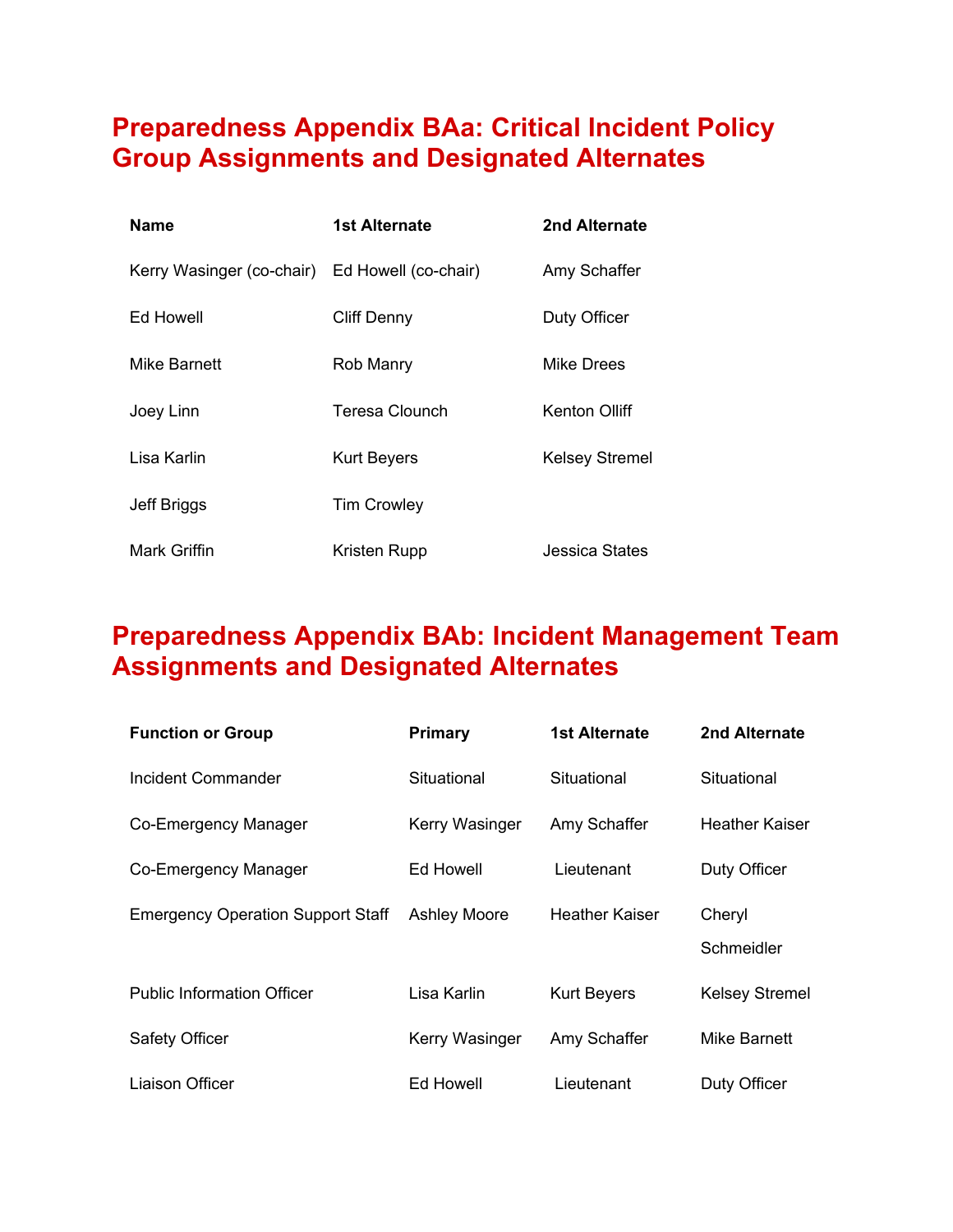| <b>Operation Section Chief</b>         | Situational                   |                       |                       |
|----------------------------------------|-------------------------------|-----------------------|-----------------------|
| <b>Physical Plant Operations</b>       | <b>Terry Pfeifer</b>          | Jim Schreiber         | Dana<br>Cunningham    |
| <b>Environment Safety</b>              | Roy Ibarra                    |                       | Jim Schreiber         |
| <b>Medical Care</b>                    | Lynn Adams                    | Melinda Wells         | <b>Melanie King</b>   |
| <b>FHSU Police</b>                     | Ed Howell                     | Lieutenant            | Officer               |
| <b>Student Care</b>                    | Kenton Olliff                 | Gina Smith            | <b>Bob Duffy</b>      |
| <b>Student Housing</b>                 | Christina Hurtado             | Maryke Taute          | David Bollig          |
| <b>Technology Services</b>             | Mark Griffin                  | Kristen Rupp          | <b>Jessica States</b> |
| <b>Planning Section Chief</b>          | Dana<br>Cunningham            | <b>Troy Steiner</b>   | <b>Terry Pfeifer</b>  |
| Damage Assessment                      | <b>Terry Pfeifer</b>          | Dana Cunningham       |                       |
| <b>Situation Unit</b>                  | Situational                   |                       |                       |
| <b>Logistics Section Chief</b>         | Joey Linn                     | <b>Teresa Clounch</b> | <b>Brett Bruner</b>   |
| Emergency Food, Water &<br>Sanitation. | <b>Teresa Clounch</b>         | Edie McCracken        | Jacob Ternes          |
| Human Resources & Equal<br>Opportunity | Shannon Lindsey Geralyn Allen |                       | Eileen Roberts        |
| <b>Staff and Volunteers</b>            | Dennis King                   | Craig Karlin          | Jon Armstrong         |
| <b>Resource Procurement</b>            | Kathy Herrman                 | Sandi Stricker        | <b>Mike Drees</b>     |
| Office of Space Management             | Samantha Lowry                | <b>Troy Steiner</b>   | Dana<br>Cunningham    |
| Transportation Services, Vehicles.     | Duane Weigel                  | Christopher Lee       | Jim Schreiber         |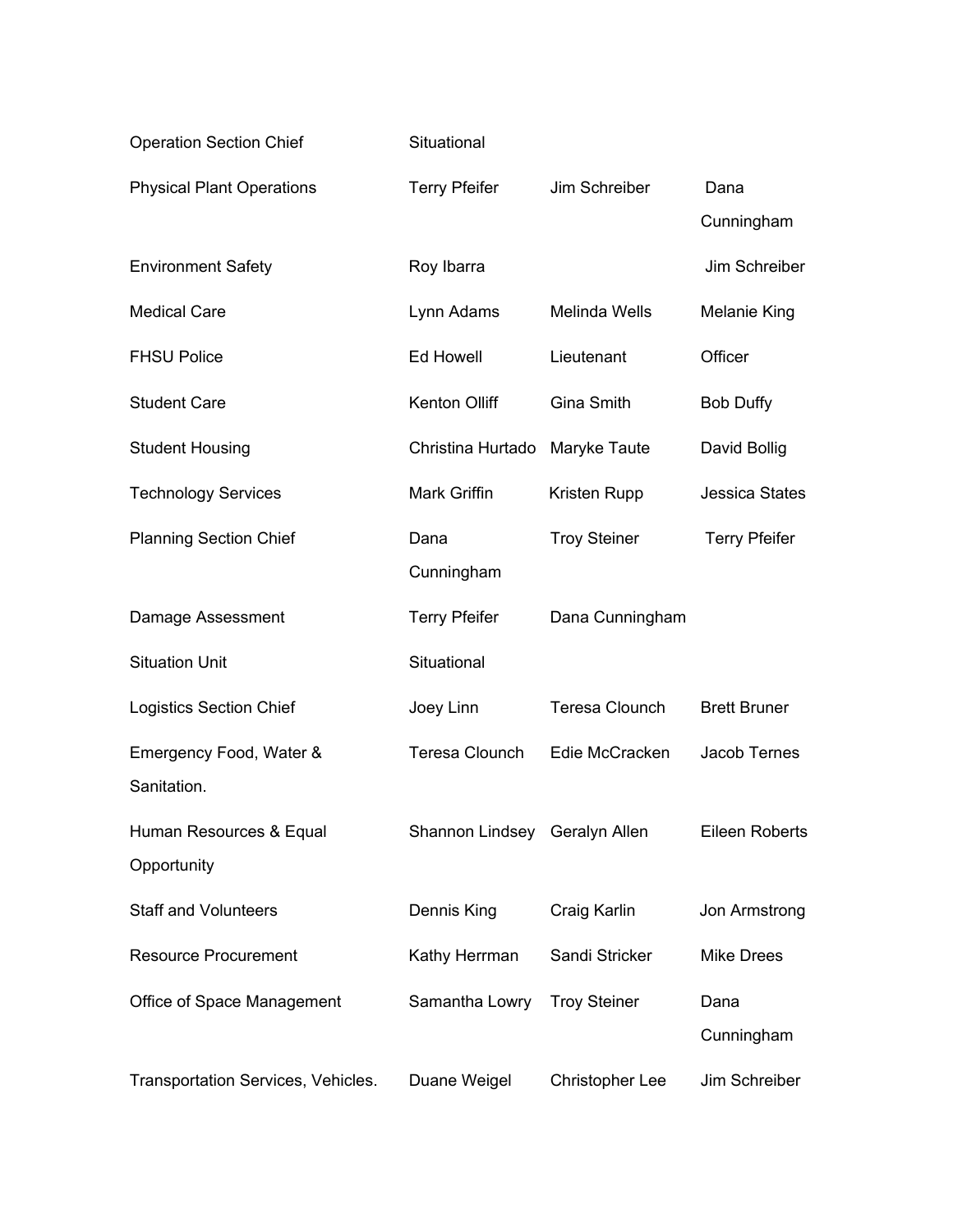| Finance/Administration Section | Mike Barnett | Rob Manry    | Mike Drees            |
|--------------------------------|--------------|--------------|-----------------------|
| Chief                          |              |              |                       |
| <b>Emergency Accounting</b>    | Mike Drees   | Rachel       |                       |
|                                |              | Depenbusch   |                       |
| Insurance/FEMA/Risk Management | Mike Drees   | Mike Barnett | <b>Kerry Wasinger</b> |

# **Preparedness Appendix BBa: Training and Exercises**

*Training*

| <b>Group Being Trained</b>                                          |              | Type of Training By Whom Conducted Frequency |      |
|---------------------------------------------------------------------|--------------|----------------------------------------------|------|
| <b>CIPG</b>                                                         |              | Orientation to EMP Emergency Managers        | Once |
|                                                                     | NIMS and ICS | <b>Third Party</b>                           | Once |
| IMT                                                                 |              | Orientation to EMP Emergency Managers        | Once |
|                                                                     | NIMS and ICS | <b>Third Party</b>                           | Once |
| <b>Section Chiefs</b>                                               |              | Orientation to EMP Emergency Managers        | Once |
|                                                                     | NIMS and ICS | <b>Third Party</b>                           | Once |
| <b>Functional Unit Heads</b>                                        |              | Orientation to EMP Emergency Managers        | Once |
|                                                                     | NIMS and ICS | <b>Third Party</b>                           | Once |
| Functional Unit Support Staff Orientation to EMP Emergency Managers |              |                                              | Once |
|                                                                     | NIMS and ICS | <b>Third Party</b>                           | Once |

**Preparedness Appendix BBb: Training and Exercises**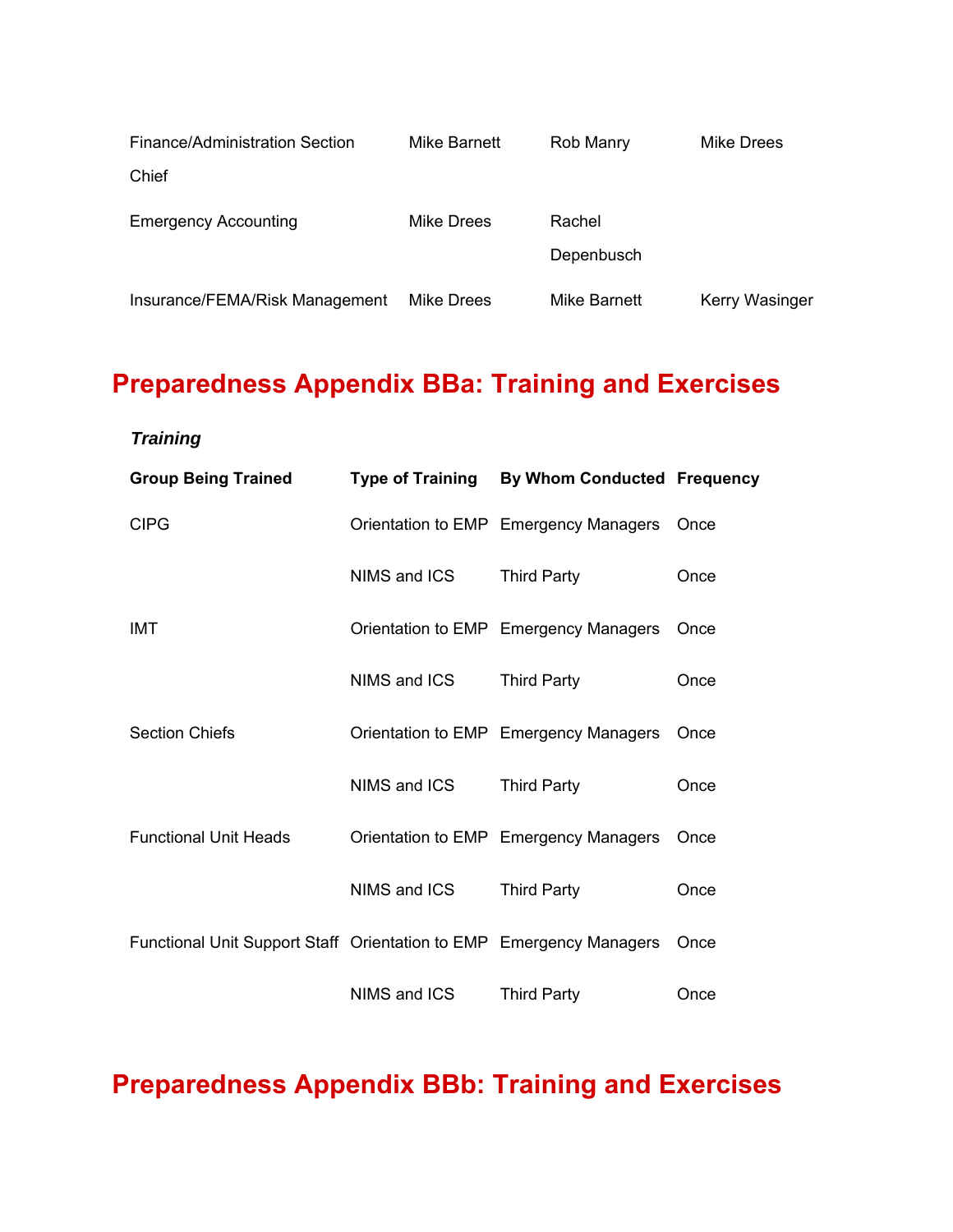#### *Exercises*

| Type of         | <b>Participants</b>                           | <b>Who Manages</b> | <b>Frequency</b>     |
|-----------------|-----------------------------------------------|--------------------|----------------------|
| <b>Exercise</b> |                                               |                    |                      |
| Drill           | Varies by function but will typically include | Emergency          | Annually             |
|                 | CIPG and selected members of IMT              | Managers           |                      |
| Tabletop        | Varies by function but will typically include | Emergency          | Annually             |
|                 | CIPG and selected members of IMT              | Managers or        |                      |
|                 |                                               | <b>Third Party</b> |                      |
| Functional      | IMT, First Responders and possibly local      | <b>Third Party</b> | As scheduled by      |
|                 | and state responders and Emergency            |                    | <b>Emergency Co-</b> |
|                 | managers                                      |                    | Managers             |
| Full-scale      | Emergency Operations Group/ ICS Staff/        | <b>Third Party</b> | As scheduled by      |
|                 | Responders, First Responders and              |                    | <b>Emergency Co-</b> |
|                 | possibly local and state responders and       |                    | Managers             |
|                 | Emergency managers                            |                    |                      |

### **Preparedness Appendix BC: Glossary of Abbreviations**

- BIT Behavioral Intervention Team
- CIPG Critical Incident Policy Group
- COOP Continuity of Operations Plan
- COPS Center of Public Safety
- EMP Emergency Management Plan
- ENS Emergency Notification System
- EOC Emergency Operations Center